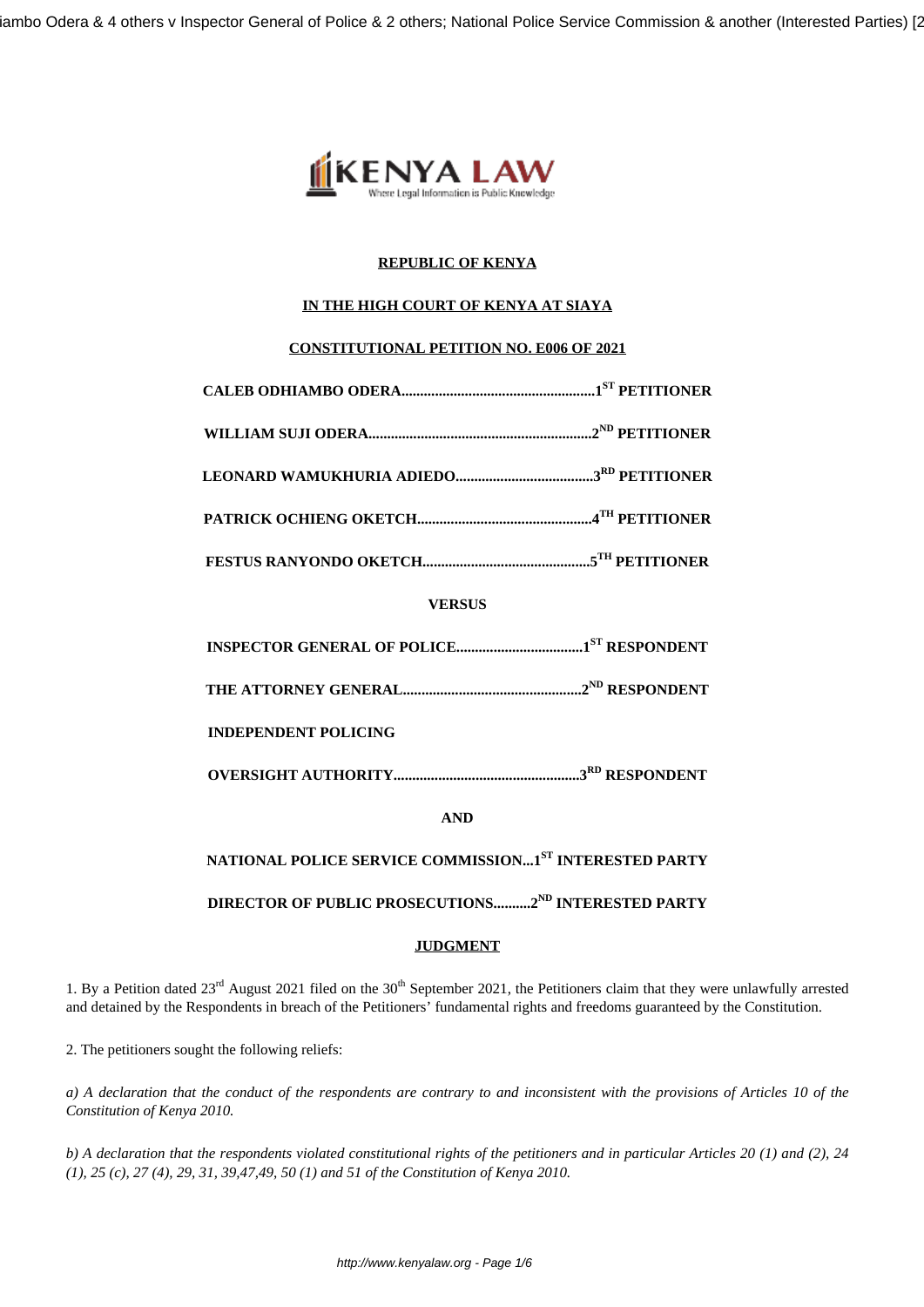iambo Odera & 4 others v Inspector General of Police & 2 others; National Police Service Commission & another (Interested Parties) [2

*c) An Order that the arrest and incarceration of the 1st to 5th petitioners each for a period commencing on the 20th April 2014 to 16th October 2018 by the respondents for alleged offences of murder and failure to produce them in court in good time was unconstitutional.*

*d) An Order for adequate compensation for damages for unlawful arrest and incarceration in (c) above for deprivation of the Constitutional right to freedom of movement and their liberty by the respondents.*

*e) Any other relief that this Honourable Court shall deem fit by dint of Article 23 (3) of the Constitution of Kenya 2010 and are just to grant in the circumstances.*

3. It is the petitioners' case that on the evening of  $20<sup>th</sup>$  April 2014, the petitioners were unlawfully arrested around Yala town while engaging in their normal business whereupon they were bungled into a police vehicle.

4. The petitioners further state that were then threatened against making any phone calls and taken to the police station where they were not told the reason for their arrest and were subsequently charged with murder and on the  $10<sup>th</sup>$  November 2015, they were charged in Siaya High Court Criminal Case No. 16 of 2015 with the offence of murder. It is the petitioners' case that they spent a total of 1,279 days in custody thus violating their human rights.

5. The petitioners further pleaded that the respondents ought to have exercised their powers strictly in compliance with the provisions of Articles 10, 49 and 51 of the Constitution before acting as they did. The petitioners further aver that the actions and omissions of the respondents are a violation of the petitioner's constitutional rights specifically Articles 20 (1) and (2), 24 (1), 25 (c), 27 (4), 29, 31, 39,47,49, 50 (1) and 51 of the Constitution of Kenya 2010.

6. The petitioners thus seek general, exemplary and punitive damages as provided by Article 23 (3) (e) of the Constitution. The petitioners' pleadings are reiterated in the supporting affidavit sworn by the 1st petitioner on the 23<sup>rd</sup> August 2021.

7. Opposing the Petition, the respondents through the Attorney General filed Grounds of Opposition dated the 8th October 2021 and filed on the 22nd October 2021 contending that:

*i. The petition herein is based on claims that amounts to the tort of malicious prosecution and false imprisonment. The same being tort is statute being pursuant to section 3 of the Public Institution Act.*

*ii. The court lacks jurisdiction because the claims are based on tortious Acts and the lower court is quite capable of handling the matter.*

*iii. The suit has been filed to circumvent the statute of limitation and is an abuse of court process.*

8. The parties agreed to canvass the petition by way of written submissions.

## **The Petitioners' Submissions**

9. The petitioners submitted that it was the prosecution who caused their arrest, detention and prosecution but that the prosecution failed to adduce sufficient evidence leading to the petitioners' release and as such it was evident that the entire process was conducted without any cause and with malice.

10. It was further submitted that the petitioners were arrested and detained illegally while the prosecution was aware that there was no case warranting their arrest, detention or prosecution ab initio. They submitted that their prosecution was done in bad faith with the intent to deny the petitioners their rights of freedom or to settle other matters which the petitioners were not privy to.

11. The petitioners submitted that as a result of their arrest, detention and prosecution, they lost their earnings as law abiding citizens and had their reputations damaged and they could have lost their lives had the public been incited against them.

12. It was further submitted that the petitioners were entitled to the reliefs sought as they had proved that they were illegally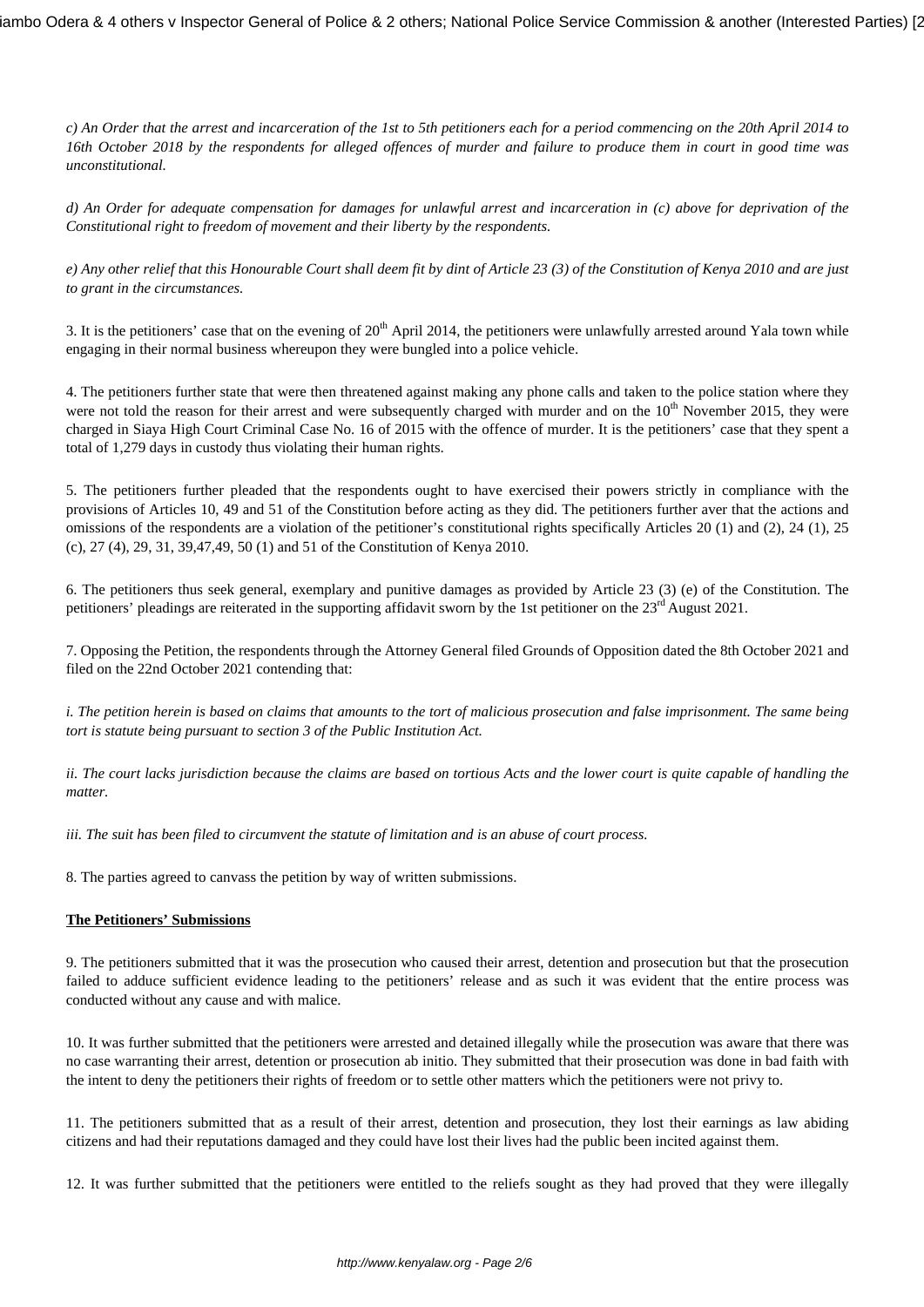confined by the respondents for a long time whereas the respondents knew the same to be a farce.

#### **The Respondents' Submissions**

13. The respondents submitted that the claim by the petitioners was one for malicious prosecution cloaked under the guise of a constitutional petition in a bid to circumvent the statute of limitation. It was further submitted that being a tortious act, the law provided for avenues for its resolution. Reliance was placed on the cases of **Dickson Chebuye Ambeyi v National Police Service & Another ; Peter Sifuna Waesonga & Another (Interested Parties) [2020] eKLR** and that of **Patrick Nyamuke Etori v National Police Service Commission & 2 Others [2019] eKLR** where the court in both instances interrogated petitions brought claiming infringement of rights and found that that was malicious prosecution and ought to have been prosecuted as such.

14. It was submitted that the petitioners had not elaborated how the cited provisions of the Constitution they allege were violated had been infringed. Reliance was placed on the case of **Anarita Karimi Njeru v Republic [1979] eKLR** where the court emphasised the fact that where an individual alleges violation of the constitution, that individual should set out with precision the provisions said to be infringed.

15. The respondents further submitted that the petitioners had failed to prove ingredients of malicious prosecution that were set out in the case of **George Masinde Murunga v Attorney General [1979] eKLR** specifically that the prosecution was instituted without reasonable and probable cause and that it was actuated by malice.

16. It was further submitted that the mere fact that the petitioners were acquitted does not connote that the respondents acted illegally or against the Constitution. Reliance was placed on the case of *Dickson Chebuye Ambeyi (supra)* case where the court stated that an acquittal was not a sufficient basis to ground a suit for malicious prosecution and as such the instant petition ought to be dismissed. The respondents further submitted that suits claiming malicious prosecution are instituted by way of plaint in the magistrate's court depending on the pecuniary jurisdiction.

17. It was further submitted that this petition amounted to an abuse of court process as the law has set down the procedure to seek redress in this case being by way of plaint, for compensation or the torts of false imprisonment, unlawful arrest and malicious prosecution. Reliance was placed on the case of **Speaker of the National Assembly v James Njenga Karume [1992] eKLR** where the Court of Appeal stated that where there was a clear procedure for the redress of any particular grievance prescribed by the Constitution or an act of Parliament, that procedure should be strictly followed. The respondents further relied on the Supreme Court decision in the case of **Communications Commission of Kenya & 5 Others v Royal Media Services Ltd & 5 Others [2014] eKLR** which reiterated the Court of Appeal's previous decision on the issue.

18. The respondents submitted that the claim herein was one for malicious prosecution and should have been brought within one year as per section 3 of the Public Authorities Limitation Act and had been couched to circumvent the statute of limitation.

19. It was further submitted that the alleged infringement occurred from 20<sup>th</sup> April 2014 to 16<sup>th</sup> October 2018 and the petitioner had up to  $16<sup>th</sup>$  October 2019 to institute a suit whereas they filed the petition on the  $23<sup>rd</sup>$  August 2021, 3 years after limitation had lapsed. Reliance was placed on the case of **James Kanyita Nderitu v Attorney General & Another [2019] eKLR** where the Court of Appeal held that a constitutional petition was not meant to circumvent the law on limitation of actions and that each petition filed alleging violation of the Bill of Rights ought to be considered on a case by case basis.

20. The respondents submitted that the substratum of the instant petition was a tortious act which was time barred and thus incompetent and that the petition was mischievously filed to defeat the statutory impediment. It was further submitted that the petitioners' claim was tortious in nature and a such the lower court was fully seized with the jurisdiction to handle it.

21. It was further submitted that the petitioners had not proved that they were deserving of the damages claimed. Reliance was placed on the case of *Dickson Chebuye Ambeyi (supra)* where the court held that in any claim for general damages, the party claiming must formally prove their claim.

## **Analysis & Determination**

22. I have considered the pleadings herein as well as the submissions by both parties to this petition. I find the following issues for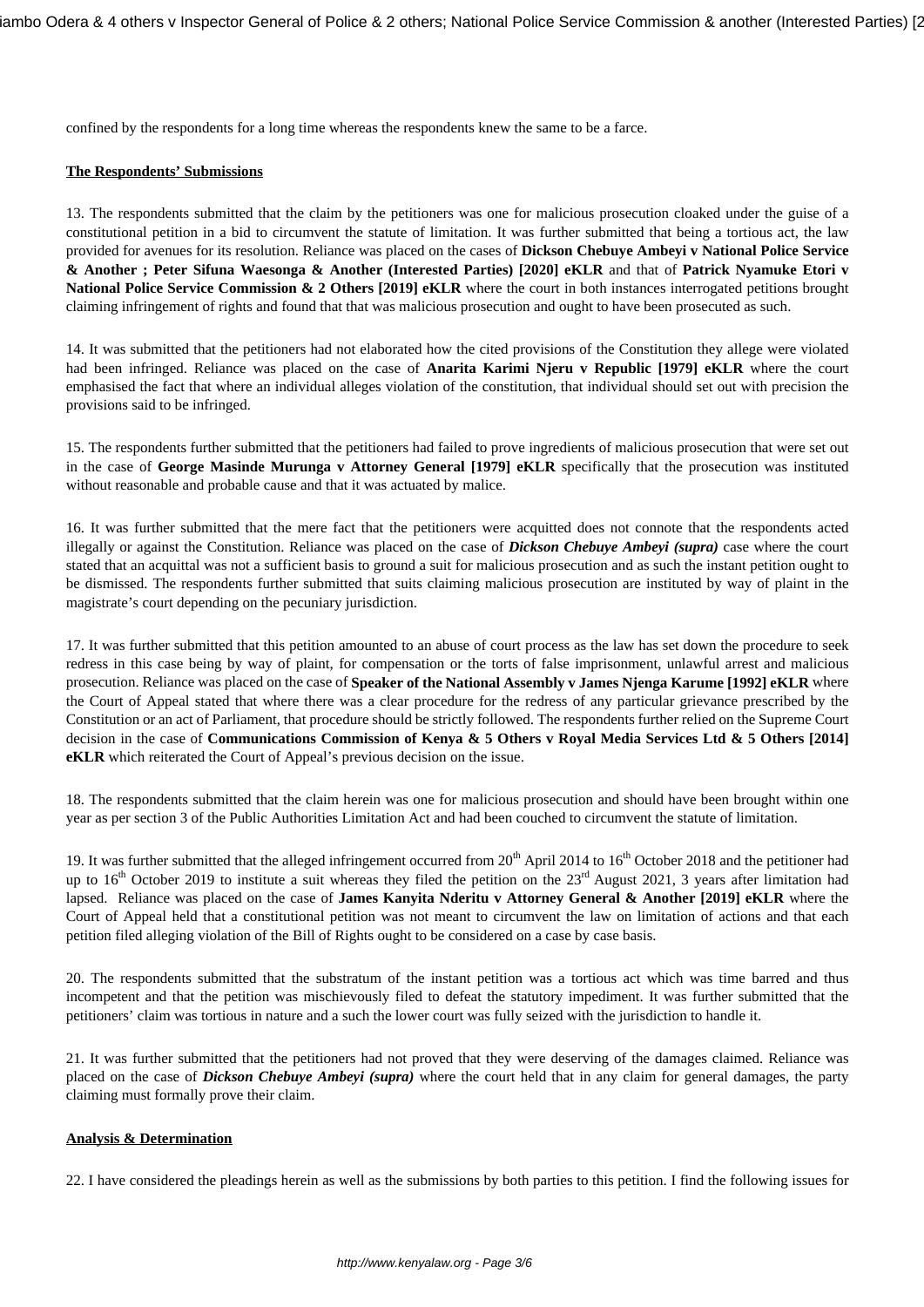determination:

*a) Whether the court has jurisdiction to entertain this petition and whether the instant petition is an abuse of court process* 

*b) Whether the instant suit is time barred by Section 3(1) of the Public Authorities Limitation Act, 1974 Laws of Kenya*

*c) Whether the elements necessary to sustain a claim for malicious prosecution have been met.*

## **Whether the instant petition is an abuse of court process**

23. It is the respondents' submission that the instant petition is an abuse of the court process as it was a claim for malicious prosecution masked under the guise of a constitutional petition in a bid to circumvent the statute of limitation whereas the law had set down the procedure to seek redress in this case being by way of plaint, for compensation for the alleged torts of false imprisonment, unlawful arrest and malicious prosecution. In other words, the respondents contend that this court lacks jurisdiction to entertain the instant petition.

24. Article 22 of the Constitution provides that:

*'22(1) Every person has the right to institute court proceedings claiming that a right or a fundamental freedom in the Bill of Rights has been denied. violated or infringed, or is threatened.*

*(2) In addition to a person acting in their own interest, court proceedings under clause may be instituted by –*

- *a) A person acting on behalf of another person who cannot act in their own name;*
- *b) A person acting as a member of, or in the interest of a group or class of persons;*
- *c) A person acting in the public interest; or*

*d) An Association acting in the interest of one or more of its members.'*

25. In my view, this Court has the requisite jurisdiction at the first instance to entertain this petition. This jurisdiction is founded in Article 165(3) of the Constitution as was explained in the case of **A.O.O & 6 Others v Attorney General & Another [2017] eKLR** that:

*"Article 165 (3) (d) (i) & (ii) of the Constitution vests power to the High Court to hear any question respecting the interpretation of the Constitution including the determination of the question whether or not any law is inconsistent with or in contravention of the constitution and also the question whether anything said to be done under the authority of the constitution or of any law is inconsistent with, or in contravention of, the constitution. An unconstitutional statute is not law; and more important judicial function includes the power to determine and apply the law, and this necessarily includes the power to determine the legality of statutes. The judiciary has a special role in our system with respect to constitutional interpretation. Courts are bound by the Constitution and must interpret it when a dispute so requires."*

26. Therefore, on whether this petition is an abuse of the process of the court, I find the answer to be in the negative. The previous murder case not having been determined on merits, the petitioners were at liberty to bring a fresh claim to ventilate their issues. In the case of **Muchanga Investments Limited vs Safaris Unlimited (Africa) Ltd & 2 others (2009) eKLR**, the Court of Appeal stated that:

*"The term abuse of court process has the same meaning as abuse of judicial process. The employment of judicial process is regarded as an abuse when a party uses the judicial process to the irritation and annoyance of his opponent and the efficient and effective administration of justice. It is a term generally applied to a proceeding, which* **is wanting in bonafides and frivolous, vexatious or oppressive."**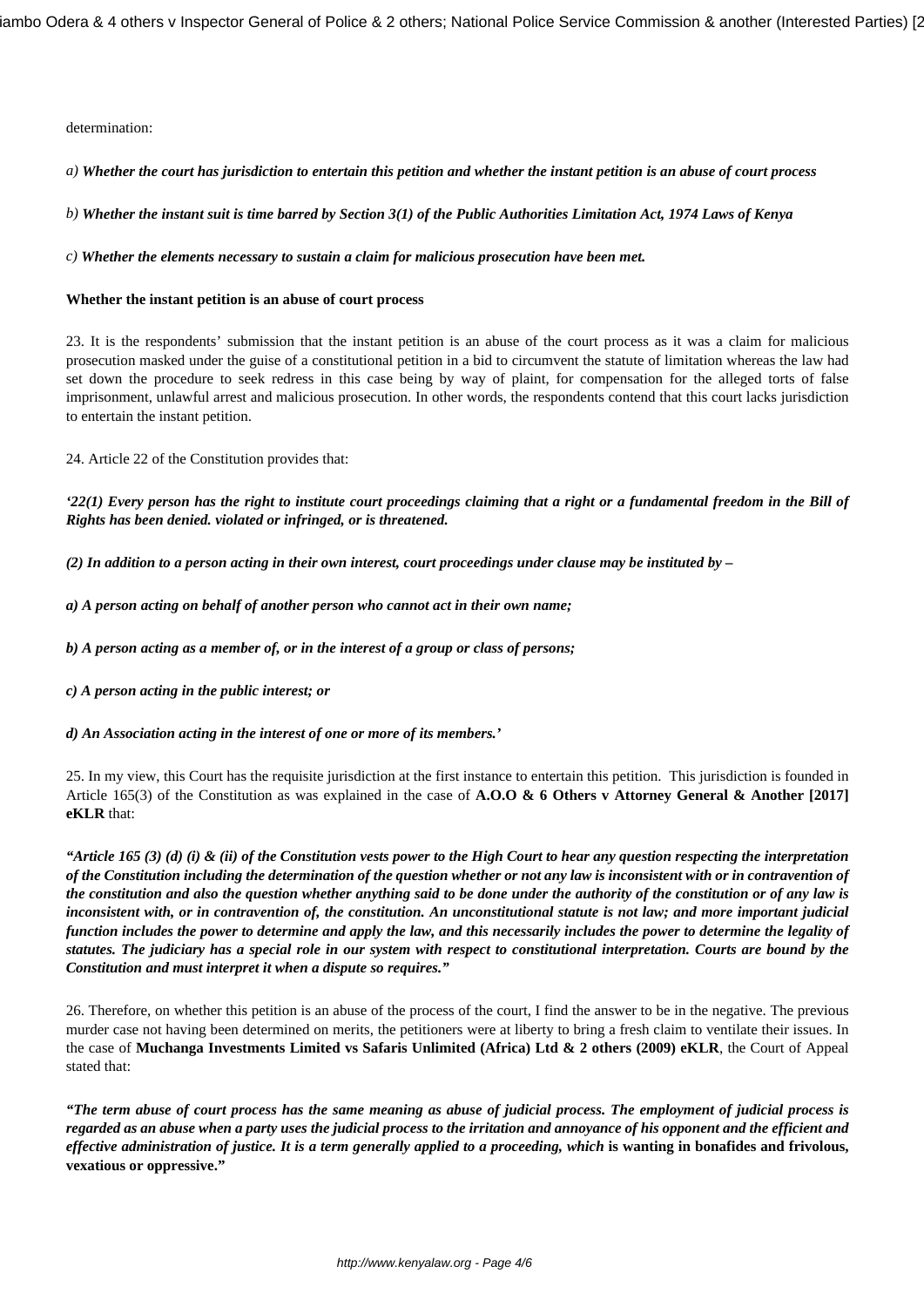27. In the instant case, I cannot see any elements of abuse of process of court as stated in the case of **Muchanga Investments Limited v Safaris Unlimited (Africa) (supra).** The petitioners herein are exercising their rights under Article 22 of the Constitution and therefore I find that the instant petition is not an abuse of court process.

#### **Whether the instant petition is time barred by Section 3(1) of the Public Authorities Limitation Act**

28. Section 3(1) of the Public Authorities Limitation Act provides that:

*"No proceedings founded on tort shall be brought against the Government or a local authority after the end of twelve months from the date on which the cause of action accrued."*

29. Odunga J in **Jacob Juma & another v Commissioner of Police & Another Civil Suit 661 of 2007 [ 2013] eKLR** held that time for the purposes of limitation must begin to run as from the date when the Plaintiff is acquitted or, if there is an appeal, when his conviction is quashed or set aside. Thus the damage to the plaintiff results at a stage when the criminal proceedings come to an end in his favour.

30. In the instant petition, the petitioners who were jointly charged with the offence of murder before this court and were acquitted under Section 210 of the Criminal Procedure Code on the 16<sup>th</sup> October 2018 after the prosecution failed to call key witnesses to establish their case. The petitioners then filed the instant petition on the 23<sup>rd</sup> August 2021, 3 years later.

31. Accordingly, it is my opinion that the instant petition arising out of a tort of malicious prosecution was time barred. It must be declined as being incompetent and I so find.

*Whether the elements necessary to sustain a claim for unlawful arrest, detention and malicious prosecution have been met*

32. In **Sylvanus Okiya Ongoro v Director of Criminal Investigations & 4 others [2020] eKL**R, the court stated:

*"103. What I gather the petitioner to be complaining about is that his prosecution was malicious as it was not unjustified.*

*104. The principles governing a claim founded on malicious prosecution were laid down by Cotran, J in Murunga vs. Attorney General (1979) KLR, 138 as follows: -*

*(a) The Plaintiff must show that the prosecution was instituted by the Defendant, or by someone for whose acts he is responsible;*

*(b) The Plaintiff must show that the prosecution terminated in his favour;*

*(c) The Plaintiff must demonstrate that the prosecution was instituted without reasonable and probable cause;* 

*(d) He must also show that the prosecution was actuated by malice."*

33. These elements were summarized by the East Africa Court of Appeal in **Mbowa v East Mengo District Administration [1972] EA 352** as follows;

*"The plaintiff, in order to succeed, has to prove that the four essentials or requirements of malicious prosecution, as set out above, have been fulfilled and that he has suffered damage. In other words, the four requirements must "unite" in order to create or establish a cause of action. If the plaintiff does not prove them he would fail in his action."*

34. Accordingly, a party who claims that he was unlawfully arrested falsely imprisoned and or maliciously prosecuted, bears the responsibility of proving that the arrest had no basis in law at all. It will not be enough for him to merely state that the arrest was unlawful. Similarly, an acquittal alone cannot amount to proof of malice. There must be something more than just acquittal. In the case of **Nzoia Sugar Company Limited v Fungutuli [1988]) eKLR,** the Court of Appeal observed that: